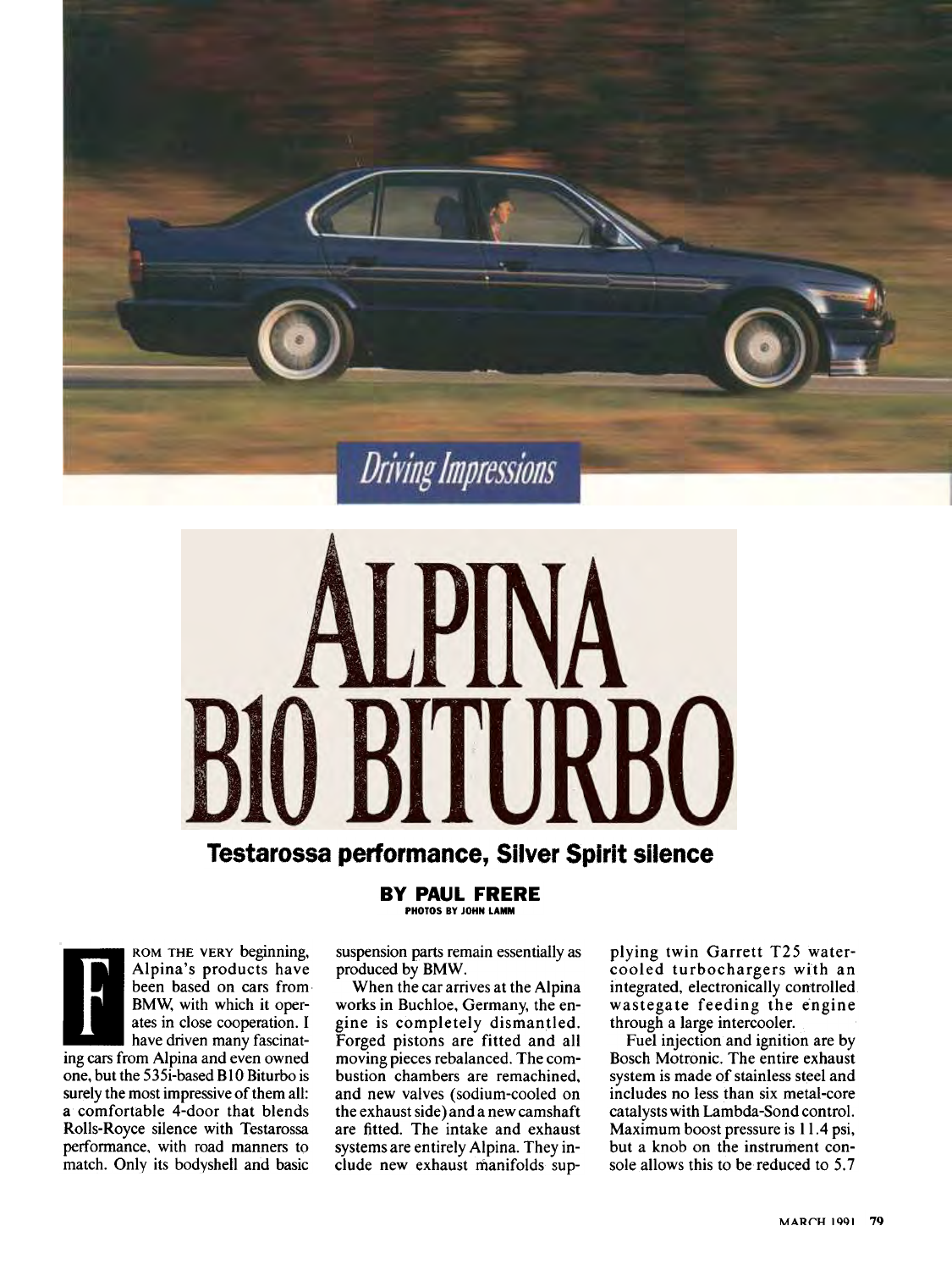

Where else but in Germany can a speedometer needie edge past the 300-km/h mark? And what cars do it wlth as much ease and comfort as the Alpina BlO Biturbo? Preclous few. Alpina's twin-turbo treatment furnlshes BMW's 3.5-liter six with a whopping 360 bhp and 384 lb-ft. of torque.

psi to avoid excess power on slippery surfaces. The result at full boost is an output of  $360$  bhp DIN at  $6000$  rpm and mammoth torque-3841b.-ft.

As this is more than the standard BMW 535i clutch and gearbox can take, a stronger Fichtel & Sachs clutch and a 5-speed gearbox, specially developed by Getrag, transmit the drive to the beefed-up rear axle, which includes a 25-percent limitedslip differential.

Light-alloy 17-in. Alpina multi-

spoke wheels make room for largelthan-standard Girling brakes with 4piston front calipers. Linear-rate springs are used all around with antiroll bars and Bilstein-damped front struts. At the rear, the Fichtel & Sachs shock absorbers also control the ride height, which is hydraulically adjusted by an electronically operated high-pressure system.

This system is essential because the 3735-lb. B10's camber is affected by suspension movements. And





when the BlO reaches a maximum speed of 181 mph, it's even more important. Excessive negative camber could cause the tires to overheat and fail at sustained speeds of this order. The B10's tires are ultra-low-profile Michelin MXX2s on  $8\frac{1}{2}$ - and  $9\frac{1}{2}$ in.-wide rims front and rear, respectively. The power-assisted steering is recalibrated to suit Alpina requirements. A special front air dam and rear spoiler are added to combat aerodynamic lift.

The interior trim is specific to AIpina and incorporates the company's own fabric. A BlO buyer gets a choice of BMW-based or Alpina front seats, as weil as a special steering wheel, polished wood door and console trim. Traction control is standard, and a switch enables the driver to override it. Air conditioning is also standard, along with a superb radio/cassette sound system.

Acceleration in the standing-start kilometer  $(0.62 \text{ mile})$  is 24.7 seconds, faster than a Ferrari 348, a Porsche 911 Carrera 2 or 4 or an Acura NSX. But almost more impressive is the effortlessness-and the silence-with which the B<sub>10</sub> Biturbo accelerates.

The twin-turbo installation of the BlO has spectacularly reduced turbo lag. Thanks to the low inertia of the two small turbochargers and to the electronic wastegate control, response is nearly immediate in almost any circumstance. Nor does the boost build with a bang. ft rises progressively in a weil-controlled manner, with 370 Ib. ft. of torque already on hand as the engine reaches 3000 rpm. Torque remains above this figure until 5000